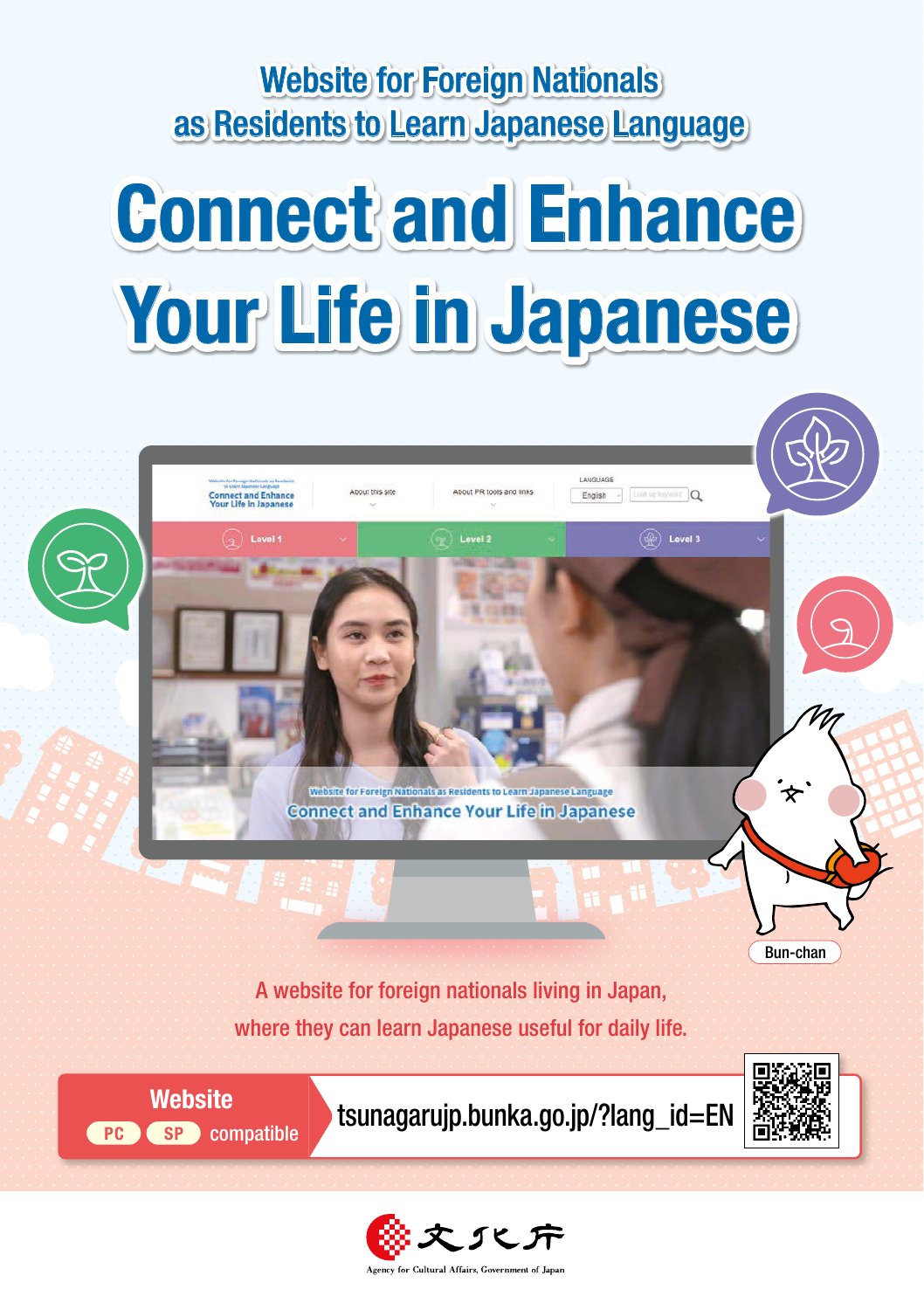## Using the Website